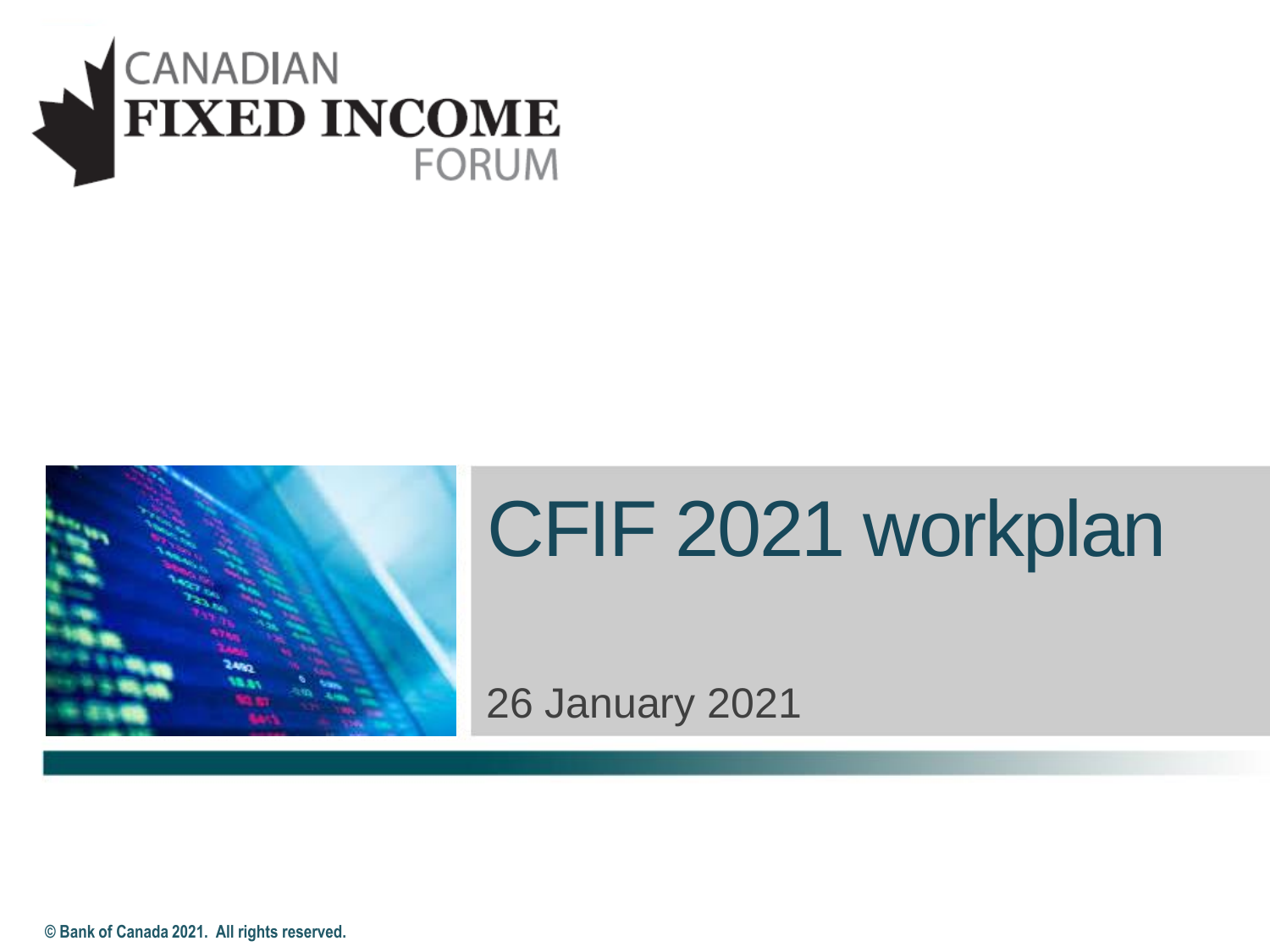# CFIF – what we do

- ❖ The Canadian Fixed-Income Forum (Forum) is a senior-level industry-wide committee established by the Bank of Canada to discuss developments in fixedincome market structure and functioning, market practices, and related policy issues. The goals of the Forum are to:
	- enhance the efficiency and resilience of the Canadian fixed-income market;
	- improve the quality, clarity and market-wide understanding of Canadian fixedincome trading practices;
	- evaluate and propose changes to market infrastructure; and
	- communicate any recommendations and analysis to oversight authorities, regulators, industry groups and other market participants as needed.
- ❖ The Forum will not discuss monetary policy or policy issues directly relating to the size and distribution of the federal government's debt program which are covered through other fora.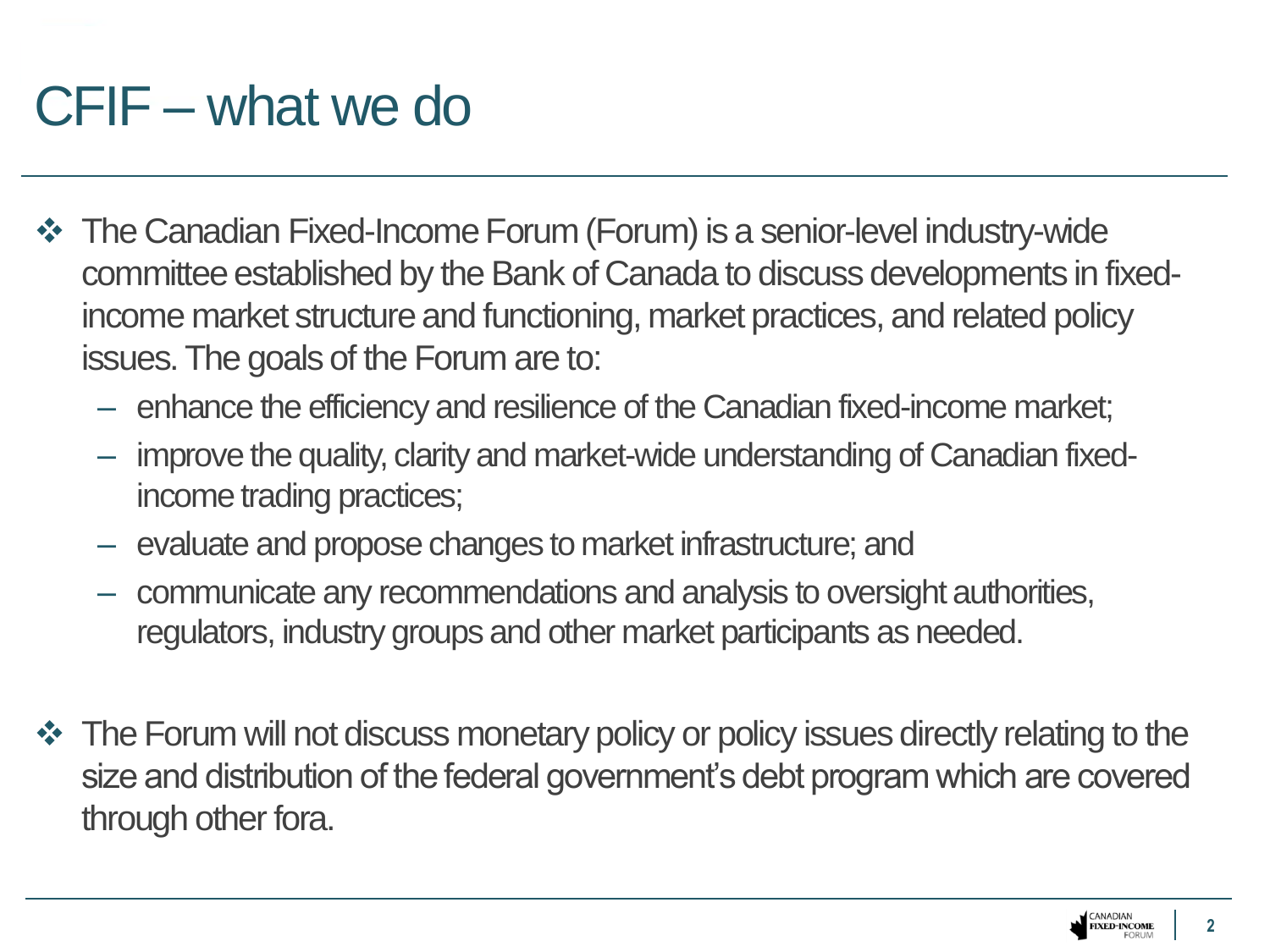#### CFIF accomplishments since 2015

- ❖ 2016: Survey of market liquidity, transparency and market access
- ❖ 2018 to present: Canadian Alternative Reference Rate (CARR)
	- 2018: Establishment of CARR Working Group
	- 2019: Revised CORRA methodology
	- 2020: Bank of Canada begins administering CORRA

CORRA futures launched

Mandate broadened to include credit sensitive benchmarks

- 2020/21: In-arrears methodology and fallback language for FRNs referencing CDOR
- ❖ 2020: Launch of Government of Canada Market Functioning Steering Group (GMF)
- ❖ Deep dives
	- Corporate bond market functioning
	- Impact of HFTs
	- Mortgage market transparency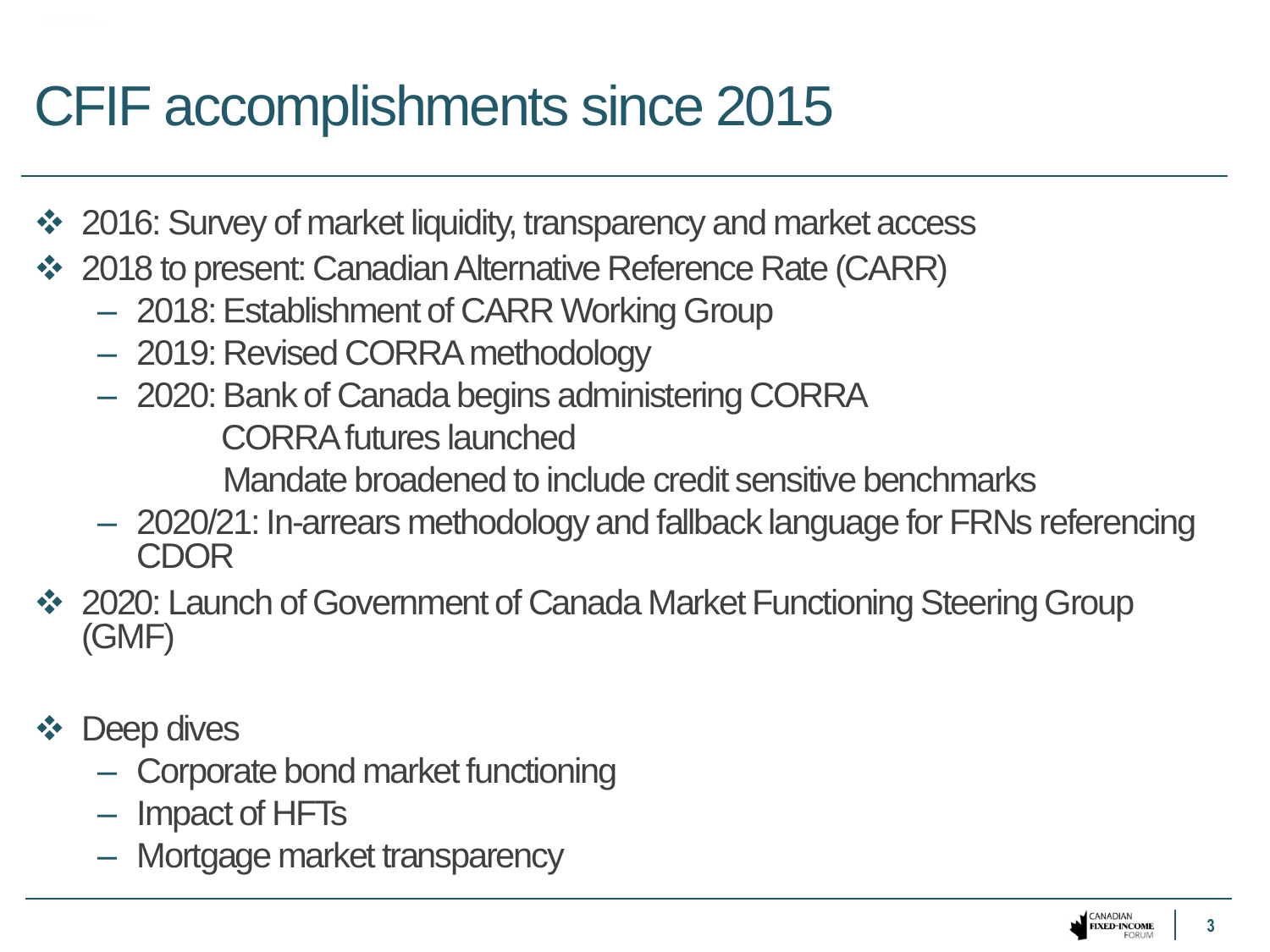#### Promote intra-meeting discussions

- ❖ Last year, CFIF members endorsed the greater use of virtual networks consists of specialists outside of the direct CFIF membership for:
	- info sharing with specific topics, and
	- to surface new issues/trends for CFIF members to consider
- ❖ With the onset of COVID, efforts were shifted to engaging specialists for specific workstream related activities
- ❖ In 2021, the aim is to refocus on creating virtual networks that are not tied to specific workstreams but are more exploratory and forward-looking in nature
	- Conjunctural themes (in the following slides) could provide guidance for choice of topics
	- Discussions would happen within the network and a short report on trends and potential implications for market functioning could be table for CFIF to discuss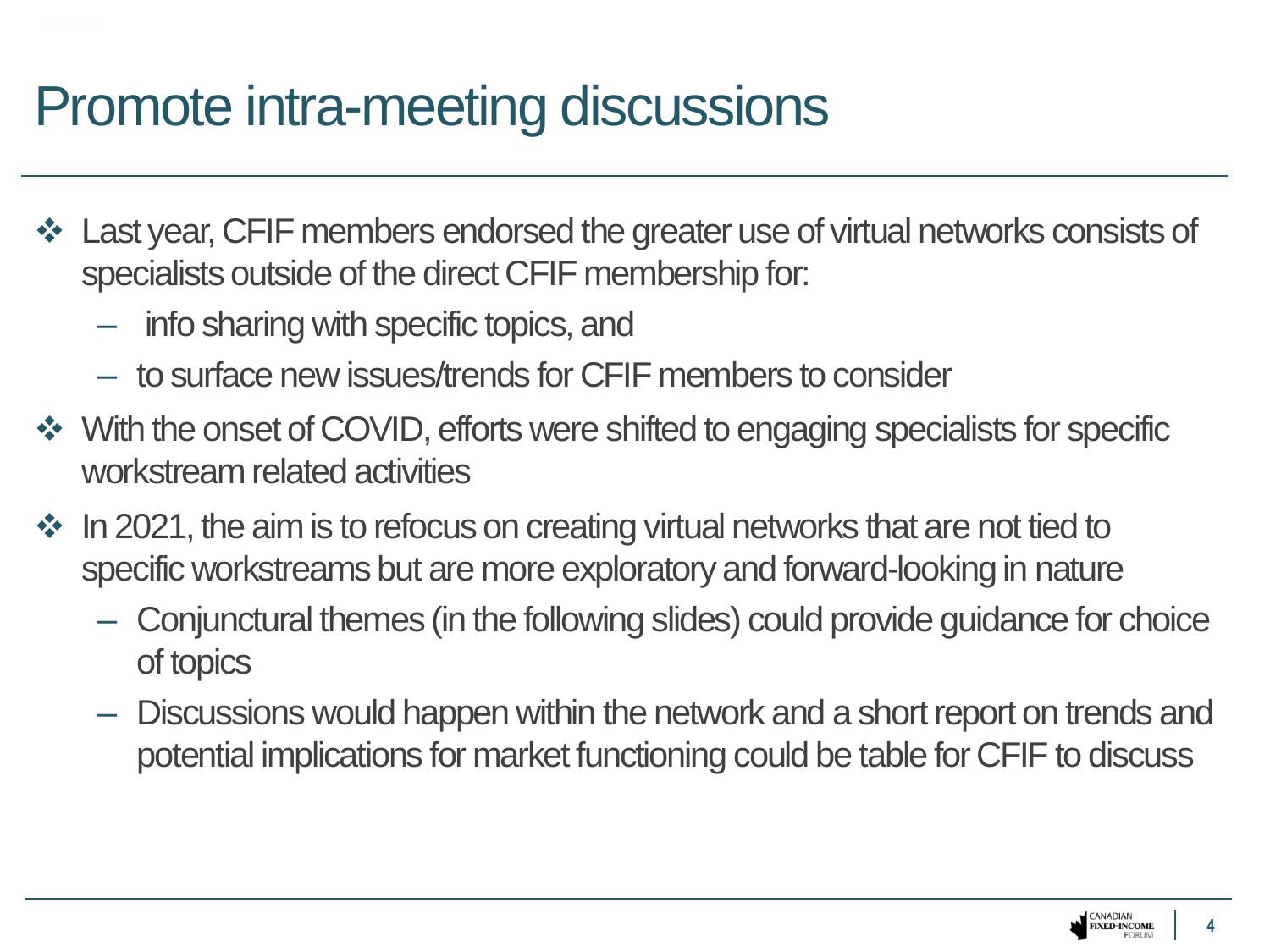#### Feedback from CFIF Members

- ❖ In addition to the content of the 2021 workplan, feedback is welcomed on the best way to move the respective topics forward
	- Do conjunctural themes speak to all members?
	- Which topics should we prioritize?
	- How to balance between timely updates on conditions and medium-term trends?
	- How to leverage virtual networks with specialist?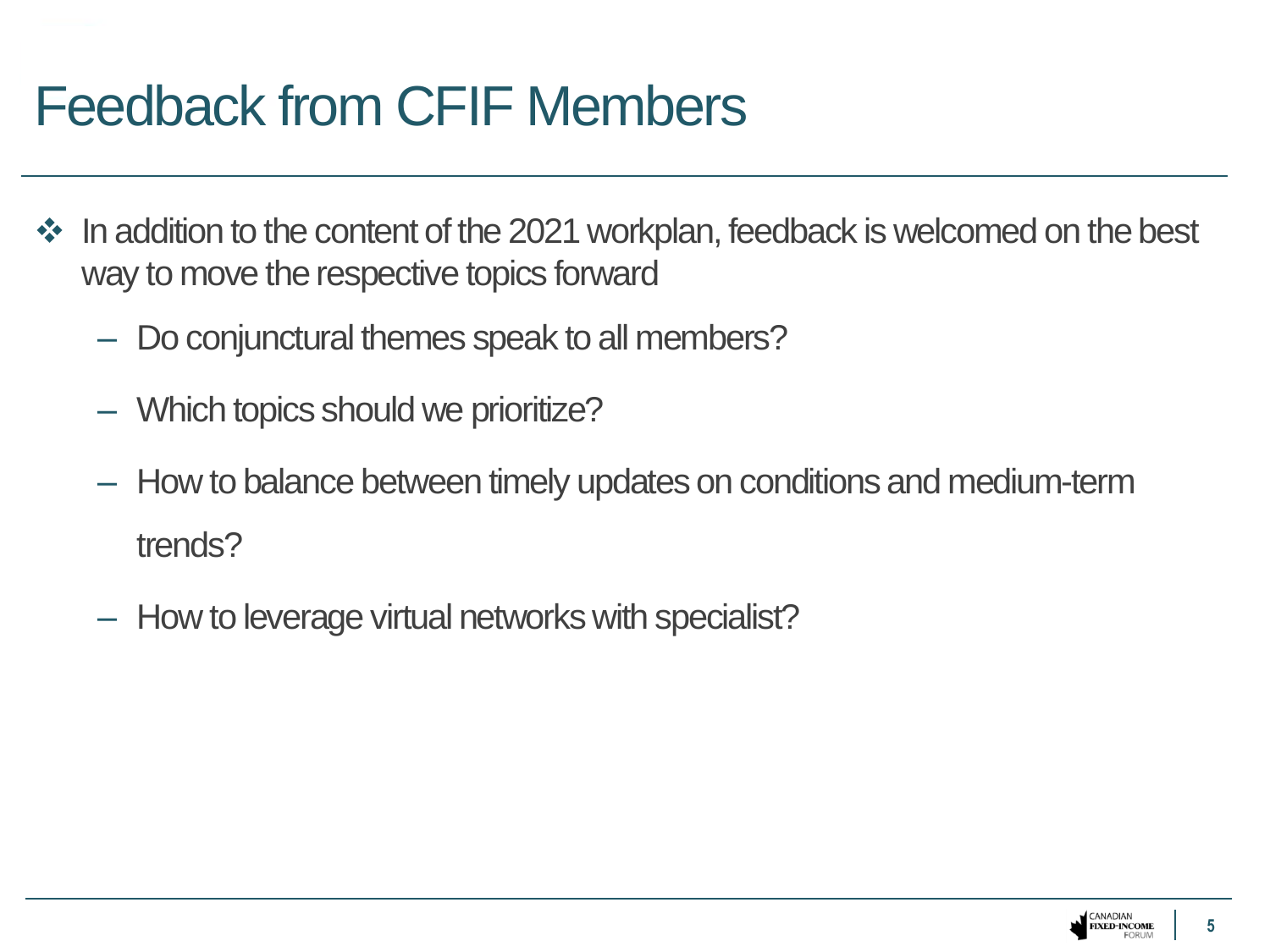# CFIF workplan for 2021 – conjunctural discussion

| Theme                                               | <b>Description</b>                                                                                                                                                                                                                                                                      |
|-----------------------------------------------------|-----------------------------------------------------------------------------------------------------------------------------------------------------------------------------------------------------------------------------------------------------------------------------------------|
| Trends in market liquidity                          | Review of BoC analysis on market liquidity<br>$\bullet$<br>Developments in credit markets<br>$\bullet$<br><b>Futures market liquidity</b><br>$\bullet$                                                                                                                                  |
| Market structure $-$<br>trends and impacts          | International developments in market standards<br>$\bullet$<br>Changes in collateral management/optimization<br>Automated trading platforms<br>Corporate bond trading<br>Mortgage market transparency and development<br>ESG financing, investment strategies and products<br>$\bullet$ |
| Market infrastructure – impacts<br>and developments | Role of CCPs<br>$\bullet$<br>Reliability of infrastructure and risk of outages<br>$\bullet$                                                                                                                                                                                             |
| Market themes and investment<br>strategies          | Impact of Canadian fixed income market from:<br>$\bullet$<br>rise in private debt<br>growth in fixed income mutual funds/ETFs                                                                                                                                                           |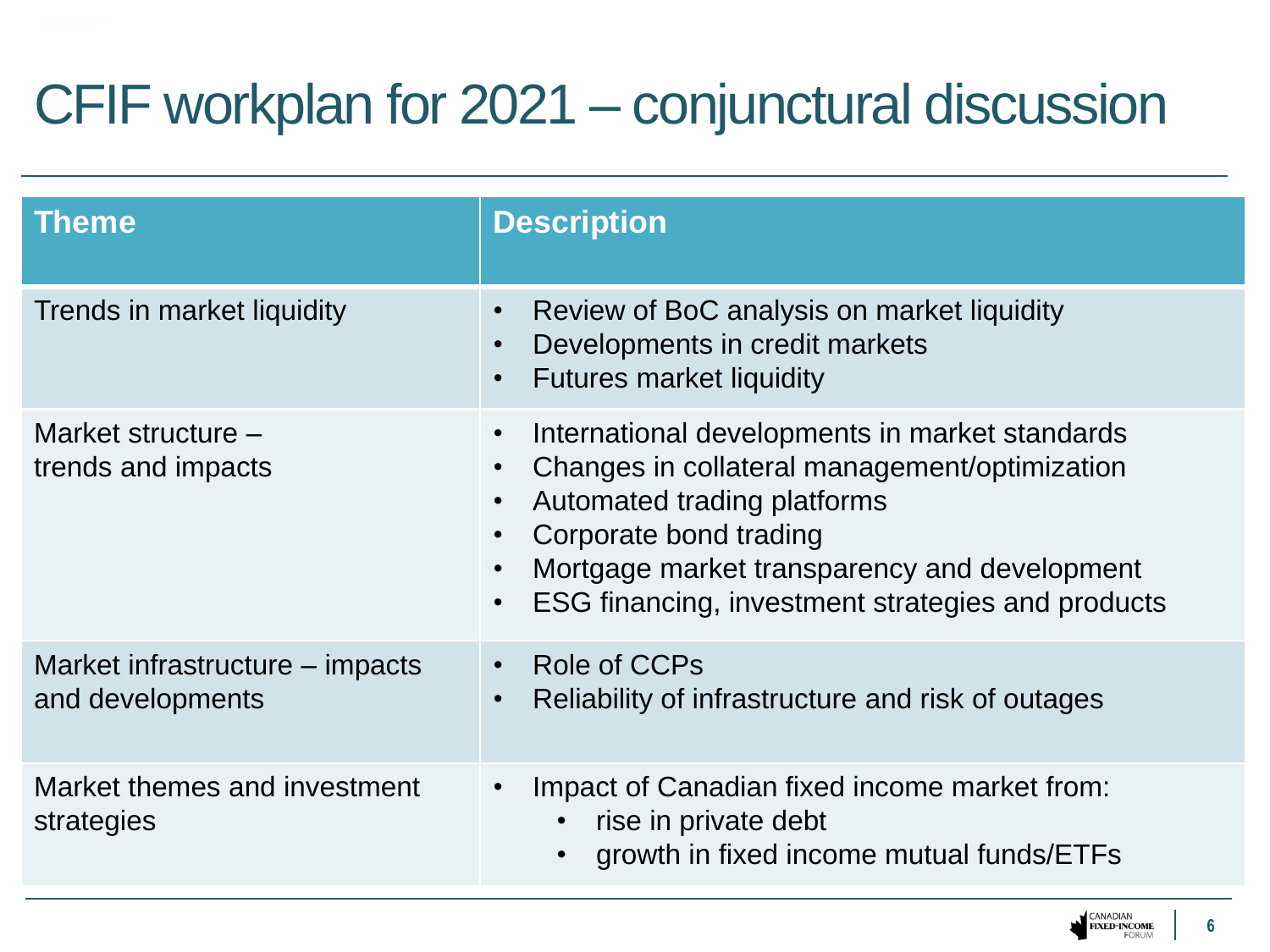# CFIF workplan for 2021 – policy projects

| <b>Theme</b>     | <b>Description</b>                                                                                                           | <b>Deliverables</b>       |
|------------------|------------------------------------------------------------------------------------------------------------------------------|---------------------------|
| Benchmark reform | CARR to focus on:<br>transition to CORRA<br>review of CDOR                                                                   | Quarterly updates to CFIF |
| Market structure | <b>GoC Market Functioning SG</b><br>(GMF) will design a blueprint<br>for GoC market functioning<br>in a low rate environment | Quarterly updates to CFIF |